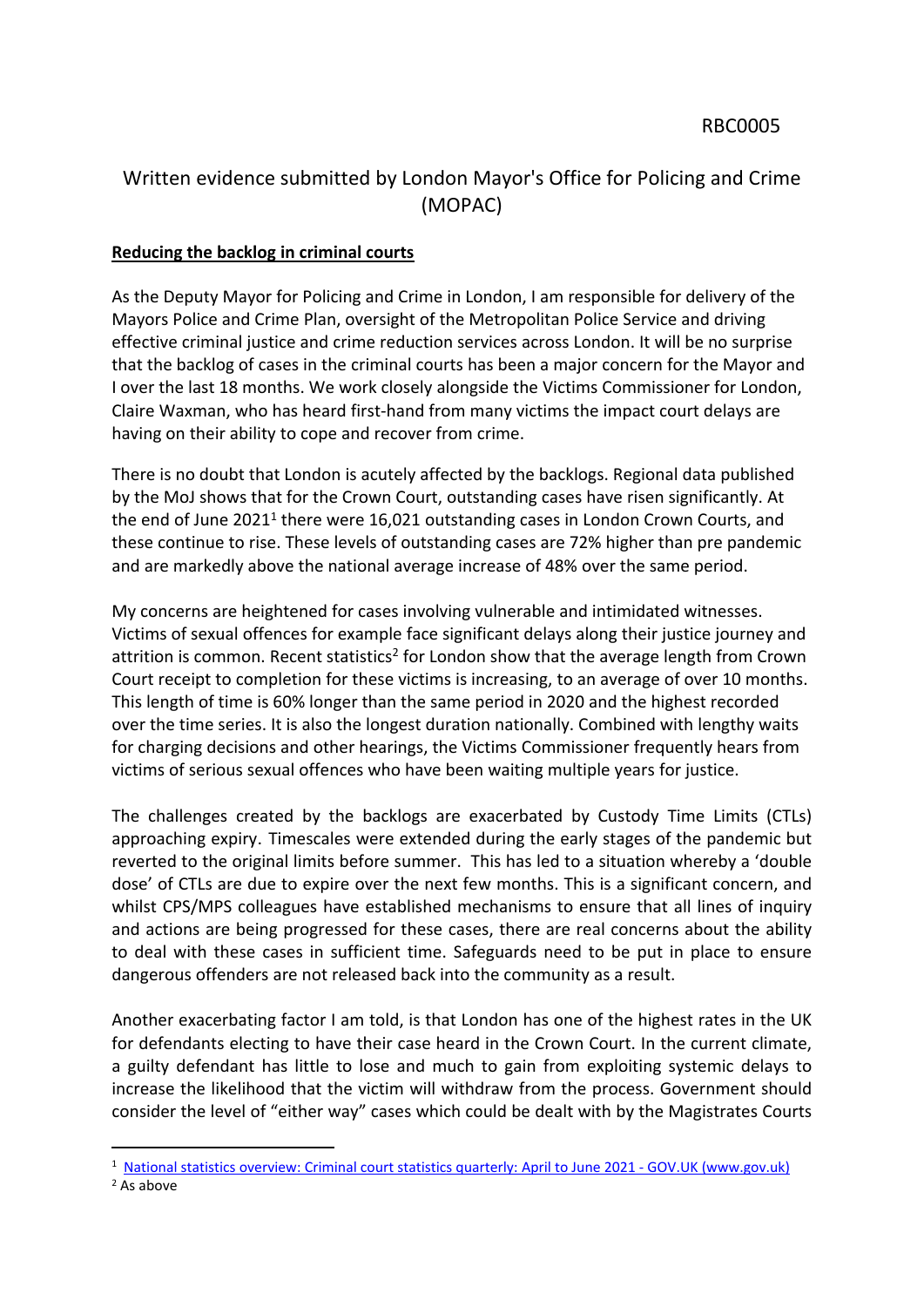instead, without impacting on procedural fairness and the rights of victims and defendants alike.

Whilst I have been pleased to see six Nightingale sites opened in London to tackle criminal work and the removal of the cap on judicial sitting days, more radical action is clearly needed to address the backlogs. Partners in London tell me that there is still an underutilisation of the current court space due to lack of resources, and a significant constraining factor is Judicial resource. We urgently need to see an increase in resources and staff to maximise the efficiency of the existing court capacity, and action is needed to prevent the upcoming holiday period from leading to a dip in efficiency of the courts. Moving cases to be heard out of London, which I understand is being considered in some cases should only be approved sparingly given the potential detrimental impact for victims and witnesses. The onus should be on the Judiciary to provide sufficient resource in London, rather than asking victims yet again to flex to the demands of the justice system, by asking them to travel further than usual.

There also needs to be a review of the impact of the Nightingale courts which sets out the additional capacity needed moving forward and a clear commitment to longer term funding for those sites.

Within this review, it would be beneficial to have clarity about the objective of each of the Nightingale courts. They are currently focusing on clearing a high volume of less complex cases, but in London we are starting to see them handling more complex offences such as sexual assault and rape. In these instances, the vulnerability of the witnesses and the likelihood of victim withdrawal were deemed the priority. There is clearly a balance that needs to be struck between prioritising volume vs. vulnerability. Ideally, London would see new, dedicated Nightingale provision to handle sexual offences cases where waiting times are exacerbating trauma and risking higher victim withdrawal.

This provision would also be valuable in the context of the Government's Rape Review, which is driving to increase rape prosecutions. In London, we know there are many cases in the system awaiting a charging decision - even a small proportion of such cases progressing to trial could cripple the current system.

The disproportionate impact of the backlogs in London should be taken into account when making decisions regarding future Nightingale capacity, including proper consideration to the opening of a Super Court in London in order to progress complex cases involving multiple defendants.

In addition, government must continue to ensure resources are given to specialist support services for victims, including long-term funding to provide every victim with an Independent Sexual Violence Advocate in order to help them through these long delays and keep them engaged in getting the justice they deserve.

Thank you for taking the time to consider this evidence and I look forward to hearing the committee meeting in due course.